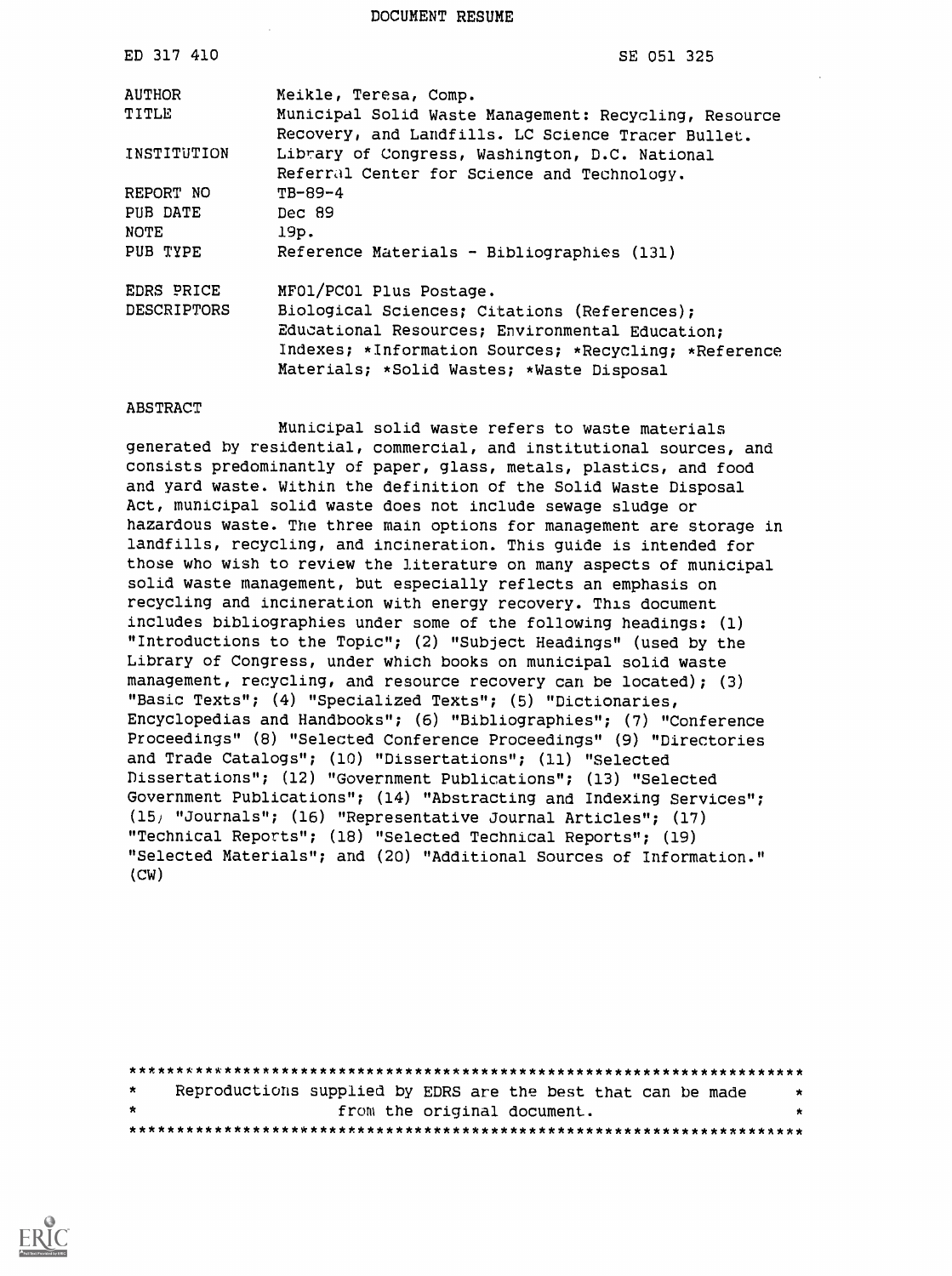# LC Science Tracer Bullet

Science Reference Section, Science and Technology Division Library of Congress, 10 First Street, S.E., Washington, D.C. 20540

U.S. DEPARTMENT OF EDUCATION Office of Educational Research and EDUCATIONAL RESOURCES INFORMATION

**CENTER CONTROLLER (ERIC) DESCRIPTION** ) is document has been reproduced as originating it

r Mina, changes have been made to improve reproduction (wanly

-\_..... . . \_...\_. Points of view or opimons stated ,n Mis does merit kin not necessarily represent &ticket OE RI position or ixeicy

## MUNICIPAL SOLID WASTE MANAGEMENT: RECYCLING, RESOURCE RECOVERY, AND LANDFILLS Compiled by Teresa Meikle

December 1989

ISSN 0090-5232

ASSIMISIMMINSIME MARKET AND A SERIES AND A SERIES AND A SERIES AND A SERIES AND A SERIES AND A SERIES AND A SERIES AND A SERIES AND A SERIES AND A SERIES AND A SERIES AND A SERIES AND A SERIES AND A SERIES AND A SERIES AND

SCOPE: Municipal solid waste refers to waste materials generated by residential, commercial, and institutional sources, and consists predominantly of paper, glass, metals, plastics, food waste, and yard waste. Within the definition of the Solid Waste Disposal Act, municipal solid waste does not include sewage sludge or hazardous waste (see TB 83-3). The collection and disposal of municipal solid waste is usually the responsibility of local government. The three main options for management are storage in landfills, recycling, and incineration. In recent years, landfilling has become more expensive as site capacities are exceeded, regulations become more stringent, and citizens oppose new site locations. Thus, me 'e attention is being given to recycling (also called "salvage" or "waste reprocessing"), and to incineration with energy recovery. The term "resource recovery" originally referred to any method of recovering materials or energy from waste, but now usually refers to the generation of electricity by burning solid waste in a "resource recovery facility."

> This guide lists works on many aspects of municipal solid waste management, but especially reflects the current emphasis on recycling and incineration with energy recovery. Not intended to he <sup>a</sup> comprehensive bibliography, it is designed--as the name of the series implies--to put the reader on target."

# INTRODUCTIONS TO THE TOPIC

O'Leary, Philip R., Patrick W. Walsh, and Robert K. Ham. Managing solid waste. Scientific American, v. 259, Dec.<br>1988: 36-42. T1.55 and Pamphlet box\* T1.S5 and Pamphlet box\*

Underwood, Joanna D., Allen Hershkowitz, and Maarten de Kadt. Garbage: practices, problems & remedies. New York, INFORM, c1988. 25 p. TD788.U43 1988 and Pamphlet box\*

\* Svail Wie in reference coll stich, Science Reading Room

DECT PADV Augustaftis.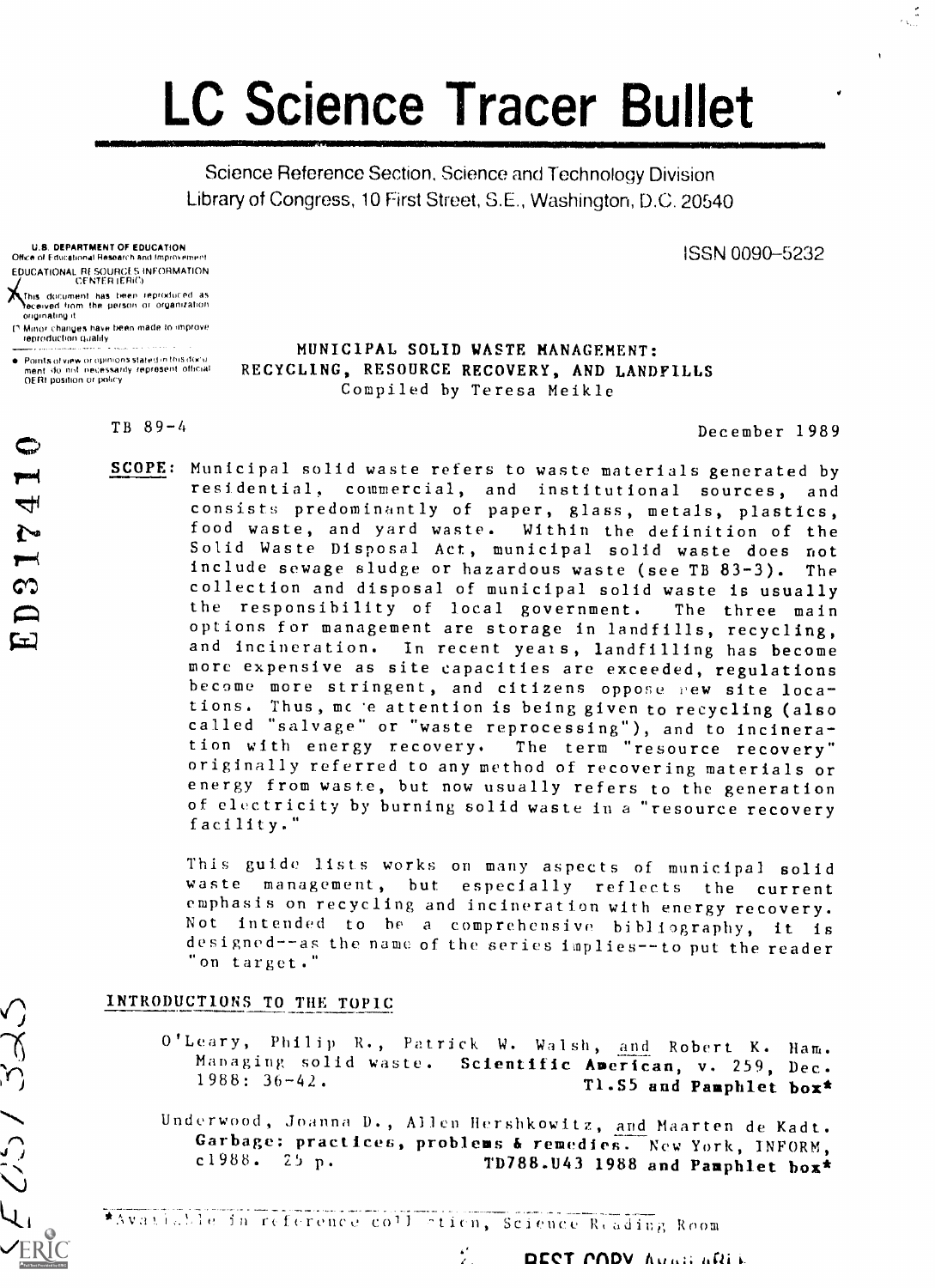White, Peter T. The fascinating world of trash. National geographic, v. 163, Apr. 1983: 424-457.

G1.N27 and Pamphlet box\*

SUBJECT HEADINGS used by the Library of Congress, under which books on municipal solid waste management, recycling, and resource recovery can be located in most card, book, and online catalogs include the following:

REFUSE AND REFUSE DISPOSAL (Highly relevant) May use geographic subdivisions, e.g., REFUSE AND REFUSE DISPOSAL--JAPAN; REFUSE AND REFUSE DISPOSAL--NEW YORK METROPOLITAN AREA RECYCLING INDUSTRY (Relevant) RECYCLING (WASTE, ETC.) (Relevant) See also RECYCLING under specific materials, e.g., WASTE PAPER--RECYCLING; GLASS WASTE--RECYCLING; PLASTIC SCRAP--RECYCLING Note: for geographical breakdowns of these topics, it is necessary to search ALUMINUM--geographic area--RECYCLING REFUSE AS FUEL (Relevant) REFUSE COLLECTION (Relevant) REFUSE DISPOSAL FACILITIES (Relevant) REFUSE DISPOSAL INDUSTRY (Relevant) RESOURCE RECOVERY FACILITIES (Relevant) SANITARY LANDFILLS (Relevant) WASTE PRODUCTS AS FUEL (More general) ASH DISPOSAL (Related) FACTORY AND TRADE WASTE (Related) INCINERATION (Related) LITTER (TRASH) (Related) PACKAGING--ENVIRONMENTAL ASPECTS (Related) SALVAGE (WASTE, ETC.) (Related) WASTE vISPOSAL IN THE OCEAN (Related) WASTE DISPOSAL SITES (Related) See also WASTE DISPOSAL under types of facilities, plants, industries, etc., e.g., CONSTRUCTION INDUSTRY--WASTE DISPOSAL WASTE PAPER (Related)

#### BASIC TEXTS

- Coming full sircle: successful recycling today. New York, Environmental Defense Fund, 1988. 162 p. Pamphlet box\* Bibliography: p. 127-143.
- Melosi, Martin V. Garbage in the cities: refuse, reform, and the environment, 1880-1980. College Station, Tex., Texas A&M University Press, c1981. 268 p. (Environmental history<br>series, no. 4) 70788. 7081 series, no. 4) TD78b.M45 1981 Bibliography: p. 243-259.

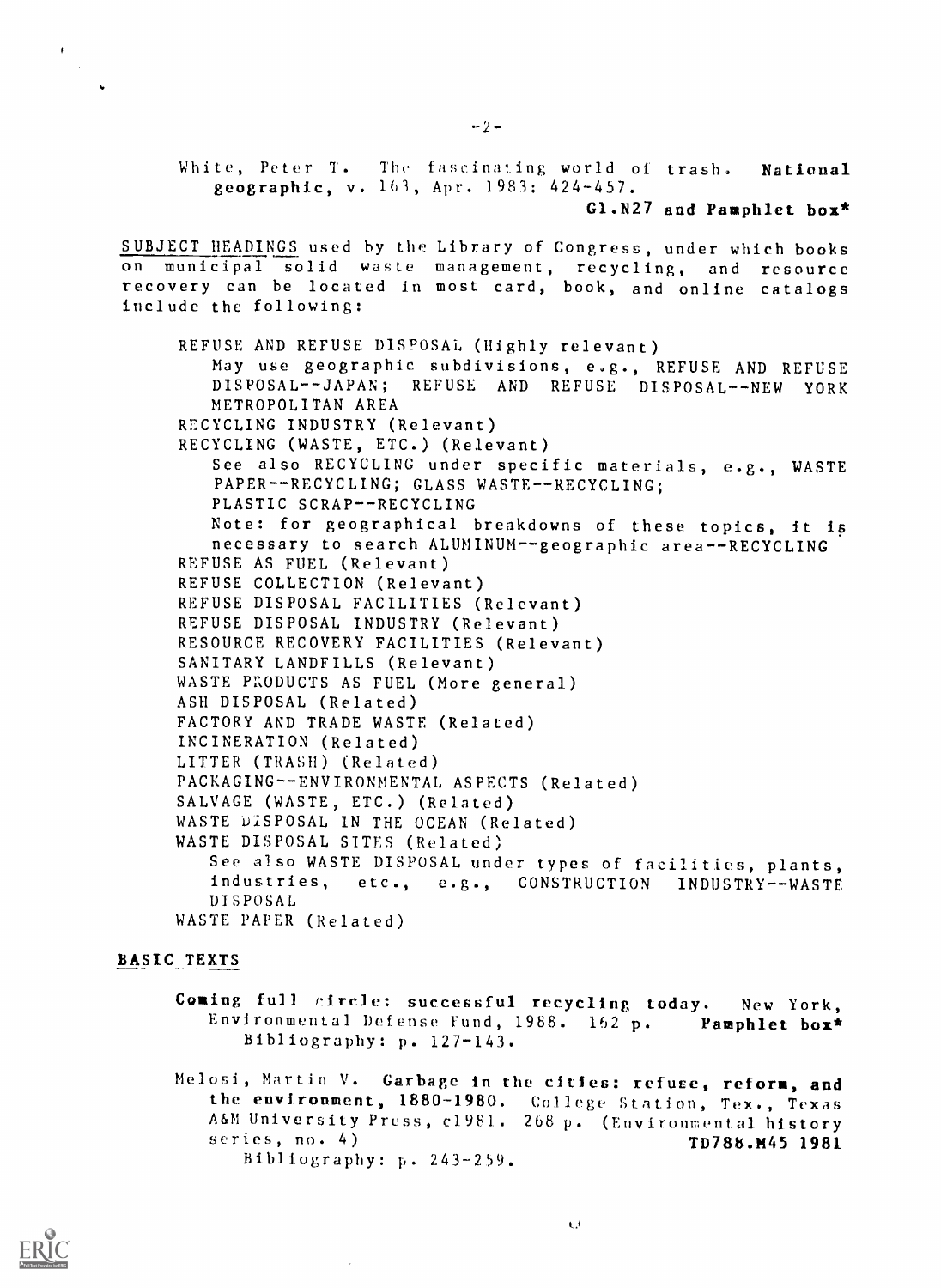- Neal, Homer A., and J. R. Schubel. Solid waste management and the environment: the mounting garbage and trash crisis. Englewood Cliffs, N.J., Prentice-Hall, c1987. 240 p. Bibliography: p. 221-234. TD788.N43 1987\*
- Shea, Cynthia Pollock. Mining urban wastes: the potential for recycling. Washington, Worldwatch Institute, c1987.<br>58 p. (Worldwatch paper, no. 76) 19794.5.8477 1987 58 p. (Worldwatch paper, no. 76) Bibliography: p. 49-58.

Author's name on title page: Cynthia Pollock.

# SPECIALIZED TEXTS

- Abert, James Goodear. Municipal waste processing in Europe: a<br>status report on selected materials and energy recovery<br>projects. Washington, World Bank, 1985. 157 p. (UNDZ projects. Washington, World Bank, 1985. 157 p. (UNDP project management report, no. 4; World Bank technical paper, no. 37; Integrated resource recovery series, no. 4)<br>Includes bibliographies. TD794.5.A4 1985 Includes bibliographies.
- Alter, Harvey. Materials recovery from municipal waste: unit operations in practice. New York, M. Dekker, c1983. 264 p. (Pollution engineering and technology, no. 24) Includes bibliographical references. TD794.5.A425 1983
- Hershkowitz, Allen, and Eugene Salerni. Garbage management in<br>Japan: leading the way. New York, INFORM, c1987. 131 p.<br>Bibliography: p. 125-126. TD789.J3H47 1987
- Kirshner, Dan, and Adam C. Stern. To burn or not to burn: the economic advantages of recycling over garbarge incineration for New York City. New York, Environmental Defense Fund, 1985. 101 p. Includes tables.
- Managing solid wastes in developing countries. Edited by John R. Holmes. Chichester, England; New York, Wiley, c1984.<br>304 p. TD790.M36 1984 Includes bibliographical references.
- Morris, David J., and Brenda Platt. Garbage disposal economics:<br>a statistical snapshot. Washington, Institute for Local<br>Self-Reliance, 1987. 101 p. 1D4483.G37 1987 Bibliography: p. 97-101.

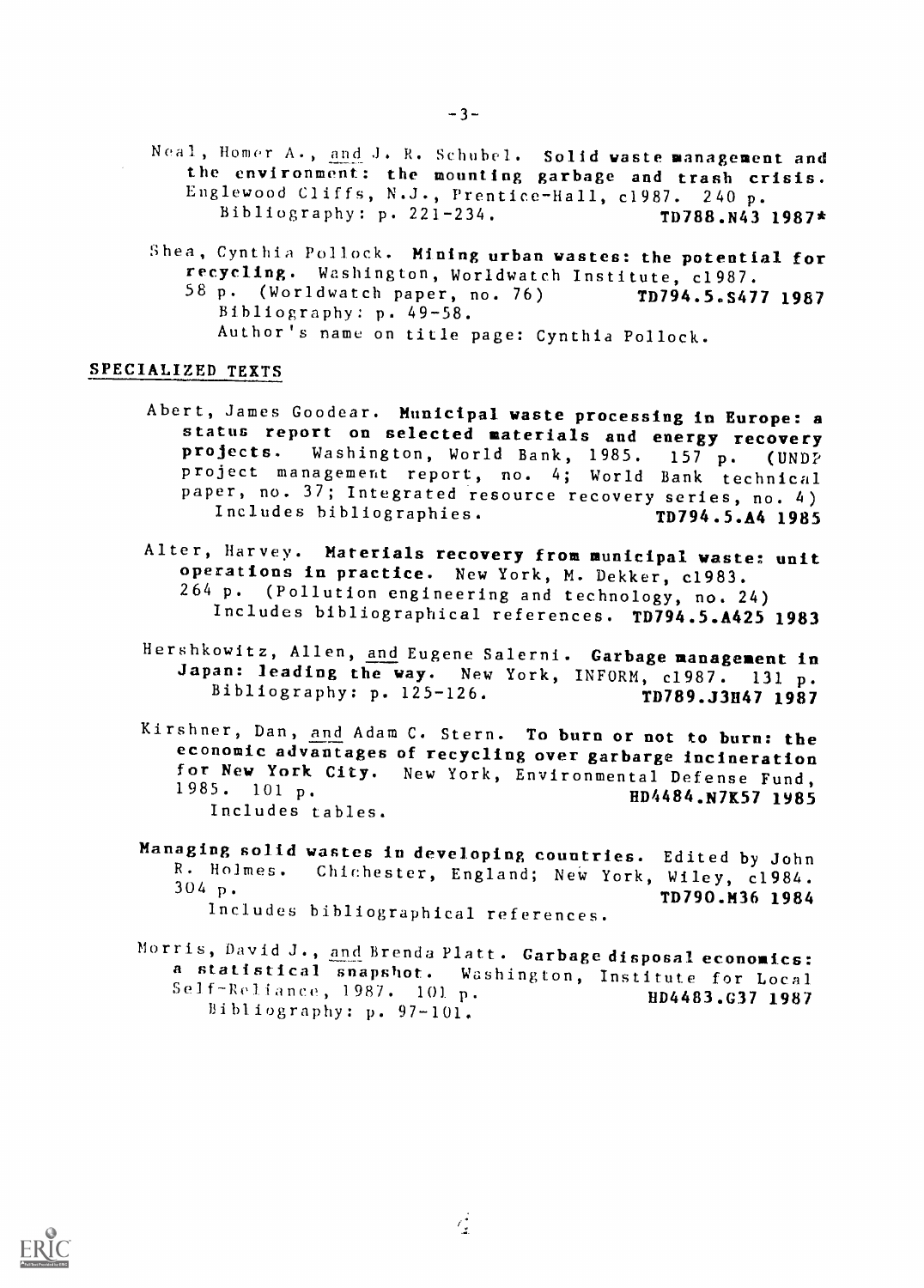- Recycling international: recovery of energy and material from residues and waste. Edited by Karl J. Thome-Kozmiensky. Berlin, Freitag fur Umwelttechnik, c1982. 935 p. TD794.5.R435 1982\*
	- Sponsored by the Metallurgical Society of AIME and others.

Includes bibliographical references.

- Resource recovery from municipal solid wastes. Luis F. Diaz, George M. Savage, and Clarence G. Golueke. Boca Raton, Fla.,<br>CRC Press, cl982. 2 v. **TD794.5.R455 1982\***  $TD794.5.R455 1982*$ Includes bibliographical references.<br>Contents: v. l. Primary process v. 1. Primary processing.--v. 2. Final processing.
- Seldman, Neil N., and Lawrence R. Martin. An environmental review of incineration technologies. Washington, Institute for Local Self-Reliance, c1986. 128 p. TD195.152S45 1986 Bibliography: p. 37-44.
- Small-scale municipal solid waste energy recovery systems. Gershman, Brickner & Bratton, Inc. New York, Van Nostrand Reinhold, c1986. 272 p. TD796.2.S63 1986 Bibliography: p. 259-265.
- Tillman, David A., Amadco J. Rossi, and Katherine M. Vick. Incineration of municipal and hazardous solid wastes. San Diego, Academic Press, c1989. 343 p. TD1062.T55 1989 Includes bibliographies.
- Turner, R. Kerry. Household waste: separate collection and recycling. Paris, Organisation for Economic Co-operation and Development; Washington, OECD Publications and Information Center, distributor, 1983. 141 p. TD794.5.T87 1983 "The study was carried out by Mr. R. K. Turner (University of East Anglia) for the Waste Management Policy Group ... of the OECD Environment Committee."--p. 3. Bibliography: p. 136-141.

DICTIONARIES,ENCYCLOPEDIAS\_, and HANDBOOKS that contain information on municipal solid waste management include:

Dictionary of environrental protection technology: in four languages, English, German, French, Russian. Compiled by Egon Seidel. Amsterdam, New York, Elsevier, 1988. 527 p. TD169.3.D53 1988\*



Contributions from Recycling Congress 1982.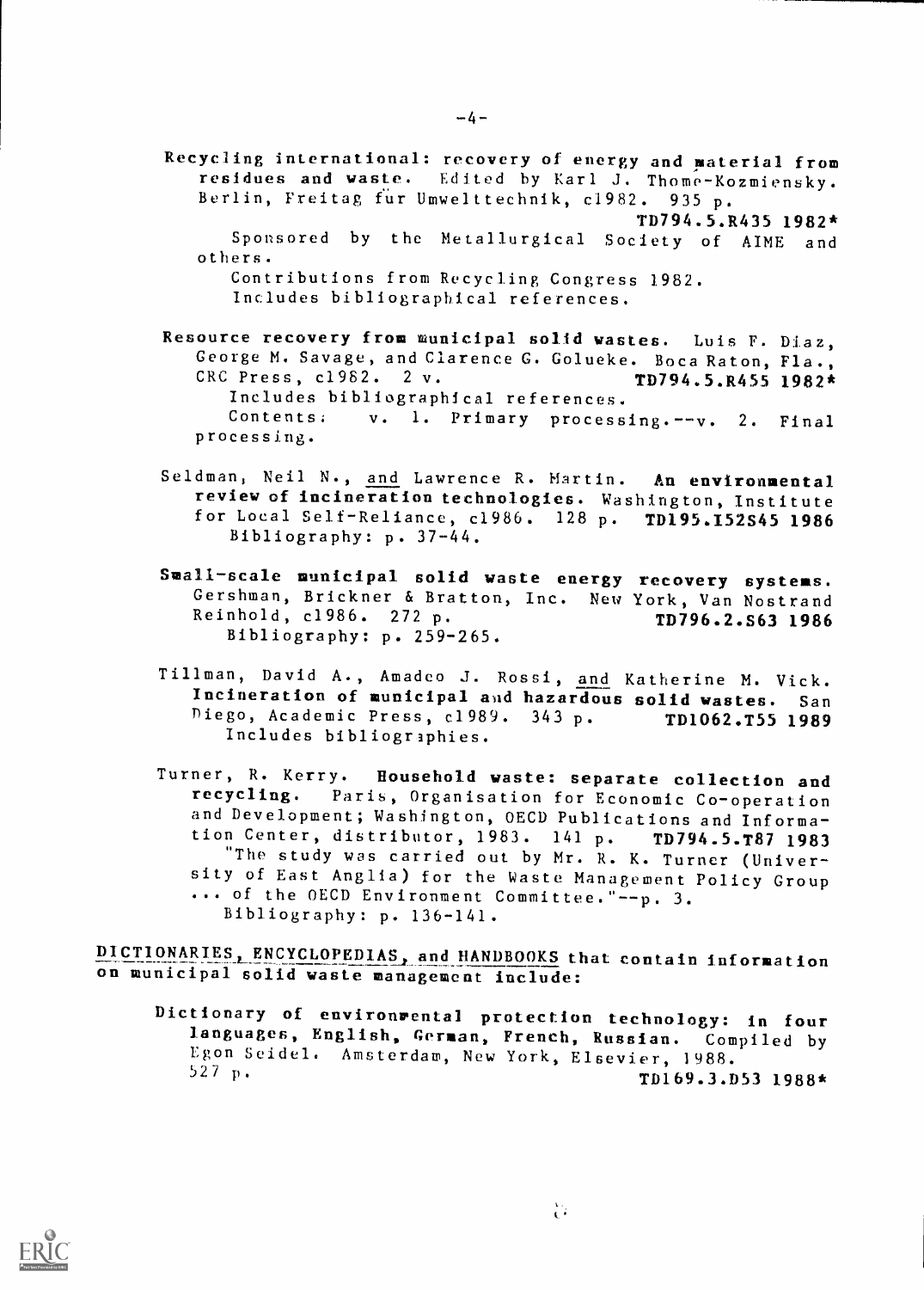- Encyclopedia of chemical technology. 3rd ed. New York, Wiley,<br> $61978-1984$ . 31 v.<br>TP9.E685 1978\*  $c1978-1984.$  31 v. TP9.E685 1978\* See articles under "Fuels from waste," "Recycling (Introduction)," "Recycling (Glass)," "Recycling (Paper)," etc.
- Encyclopedia of environmental science and engineering. Edited by J. R. Pfafflin and E. N. Ziegler. 2nd rev. and updated ed. New York, Gordon and Breach Science Publishers, c1983.  $3 \text{ v}.$  TD9.E5 1983\* See articles under "Management of solid waste,"
	- "Recycling waste materials," "Environmental health," etc.
- Environmental impact statement glossary: a reference source for EIS writers, reviewers, and citizens. Edited by Marc Landy. New York, IFI/Plenum, c1979. 537  $\mu$ . TD194.6.E63\* Bibliography: p. 495-503.
- Gilpin, Alan. Environmental planning: a condensed encyclopedia. Park Ridge, N.J., Noyes Publications, c1986. 348 p. 1986
- Patrick, P. K. Glossary on solid waste. Copenhagen, World Health Organization, Regional Office for Europe, 1980. 92 p. TD785.5.P37 1980
- Scott, John S., and Paul G. Smith. Dictionary of waste and water treatment. London, Boston, Butterworths, 1981. 359 p. TD9.S37 1981
- Sittig, Marshall. Metal and inorganic waste reclaiming encyclopedia. Park Ridge, N.J., Noyes Data Corp., 1980. 591 p. (Pollution technology review, no. 70; Chemical<br>technology review, no. 175) 7D794.5.S56 technology review, no.  $175$ )
- The Solid waste handbook: a practical guide. Edited by William D. Robinson. New York, Wiley, c1986. 811 p. Includes bibliographies. TD897.S565 1986\*
- Vincent, Lois. Solid waste terminology (English-French). Ottawa, Canada, Federation of Canadian Municipalities, Translation Bureau; Hull, Quebec, Canada, Available from Canadian Govt. Pub. Centre, Supply and Service Canada, c1981. 100, 96 p. (Terminology bulletin, 167) Bibliography: p. 81-100. TD785.5.V56 1981

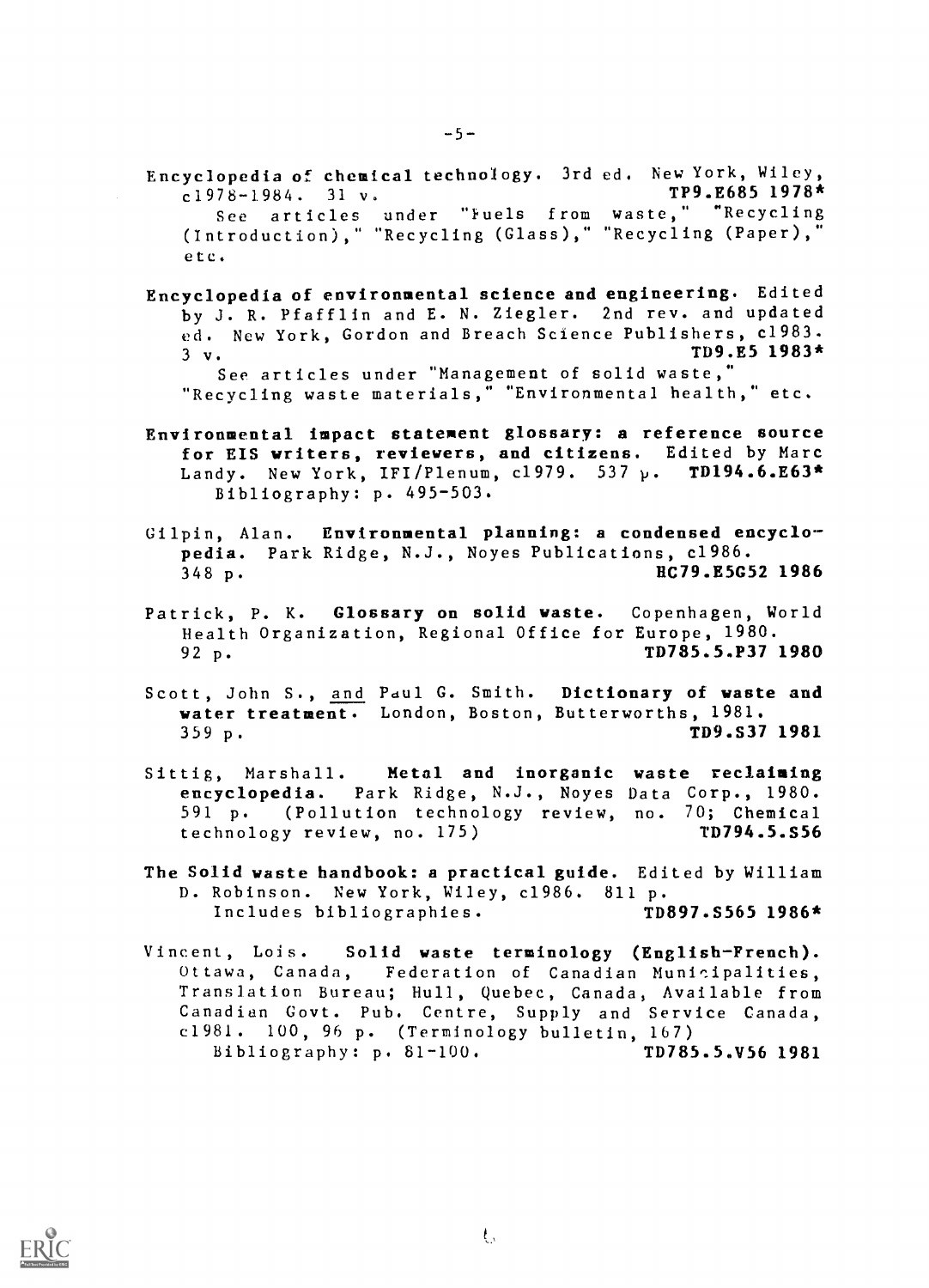#### $-6-$

## BIBLIOGRAPHIES

- Gunter, John D., and William Carl Jameson. The ecological<br>impact of solid waste. Monticello, Ill., Council of Planning<br>Librarians, 1973. 17 p. (Council of Planning Librarians.<br>Exchange bibliography, no.406) Z5492.C68 no. 4
- Koehler, Cortus T. Solid waste management: a bibliography.<br>v. 1- Monticello, Ill., Vance Bibliographies, 1988-(Public administration series--bibliography,  $P - 2342-$ )<br>25862.2.F32K64 1988 Contents: v. 1.  $1920-1950.--v.$  2.  $1960's.--v.$  3.<br>1970's.--
- Miller, E. Willard, and Ruby M. Miller. Environmental hazards<br>--solid wastes: a bibliography. Monticello, Ill., Vance<br>Bibliographies, 1985. 43 p. (Public administration<br>series--bibliography, P-1613)<br>Z5862.2.F32M55 1985
- Recycling from municipal refuse: a state-of-the-art review and<br>annotated bibliography. Sandra Johnson Cointreau and<br>others. Washington, World Bank, 1984. 214 p. (World Bank<br>technical paper, no. 30; Integrated resource reco
- Shreve, Betsy. Recycling as a municipal solid waste management strategy: a bibliography on key issues for local community planning. Chicago, CPL [Council of Planning Librarians] Bibliographies, c1983. 8 p. (CPL bibliography, no. 114) Z7914.R2S49 1983
- United States. Environmental Protection Agency. Available<br>
information materials on solid waste management: total<br>
listing, 1966 to 1979. Washington, U.S. Environmental<br>
Protection Agency, 1979. 240 p. 25853.S22U4285 1979a
- Vance, Mary A. Refuse disposal: a bibliography. Monticello, I11., Vance Bibliographies, 1981. 55 p. (Public adminis-<br>tration series--bibliography, P-876) z5853.522V364

CONFERENCE PROCEEDINGS can be identified using:

- British Library. Lending Division. Proceedings Receiveu (1974-)  $27403.BBb*$ Does not index individual papers. Index of Conference
- Conference Papers Index (1973-) Z7403.C84\* Indexes individual papers.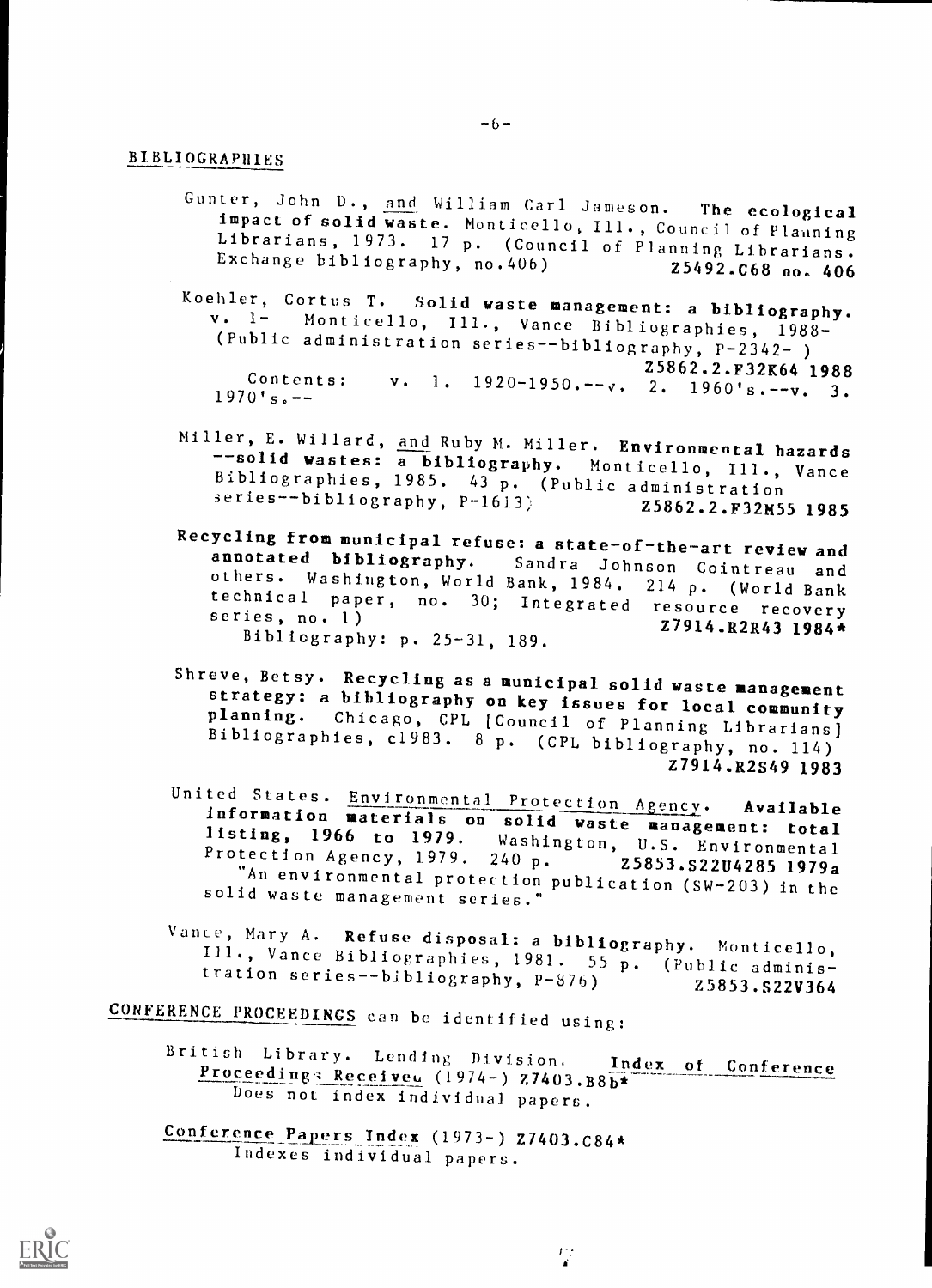Directory of Published Proceedings. Series SEMT: Science/engipeering/ medicine /technology (1965-) Z7409.D56\* Does not index individual papers.

Index to Scientific & Technical Proceedings (1978-) Z7403.14\* Indexes individual papers.

Proceedings in Print (1964-) Z5063.A2P7\* Does not index individual papers.

#### SELECTED CONFERENCE PROCEEDINGS

Biotechnological advancer in processing municipal wastes for fuels and chemicals. Edited by A. A. Antonopoulos. Park Ridge, N.J., Noyes Data Corp., 1987. 488 p.

TD796.2.B56 1987 "Proceedings of the Symposium on Biotechnological Advances in Processing Municipal Wastes for Fuels and Chemicals held in Minneapolis, Minn., on Aug. 15-17, 1984, and sponsored by the U.S. Department of Energy's Division of Energy from Municipal Waste and by Argonne National Laboratory's Energy and Environmental Systems Division." Originally published: Washington, U.S. Dept. of Energy, 1985.

Includes bibliographies.

Environment and solid wastes: characterization, treatment, and disposal. Edited by Chester W. Francis, Stanley I. Auerbach; technical editor, Vivian A. Jacobs. Boston, Butterworths,<br>c1983. 498 p. 7D785.E58 1983 TD785.E58 1983 "Proceedings of the Fourth Life Sciences Symposium, environment and solid wastes. Gatlinburg, Tennessee, October 4-8, 1981, sponsored by Oak Ridge National Laboratory and others."

Includes bibliographies.

Resource recovery of municipal solid wastes. Peter J. Knox, editor. New York, American Institute of Chemical Engineers, 1988. 197 p. ( AIChE symposium series, no. 265, v. 84) TD794.5.R4566 1988 Papers presented at the 1988 AIChE Spring National Meeting in New Orleans.

Includes bibliographies.

Reuse of solid waste: proceedings of <sup>a</sup> conference on the practical implications of the reuse of solid waste. organized by the Institution of Civil Engineers, held in London on 11-12 November 1981. London, T. Telford, 1982.<br>154 p. **1982.** TD794.5.R459 1982 154 p. TD794.5.R459 1982 Includes bibliographical references.

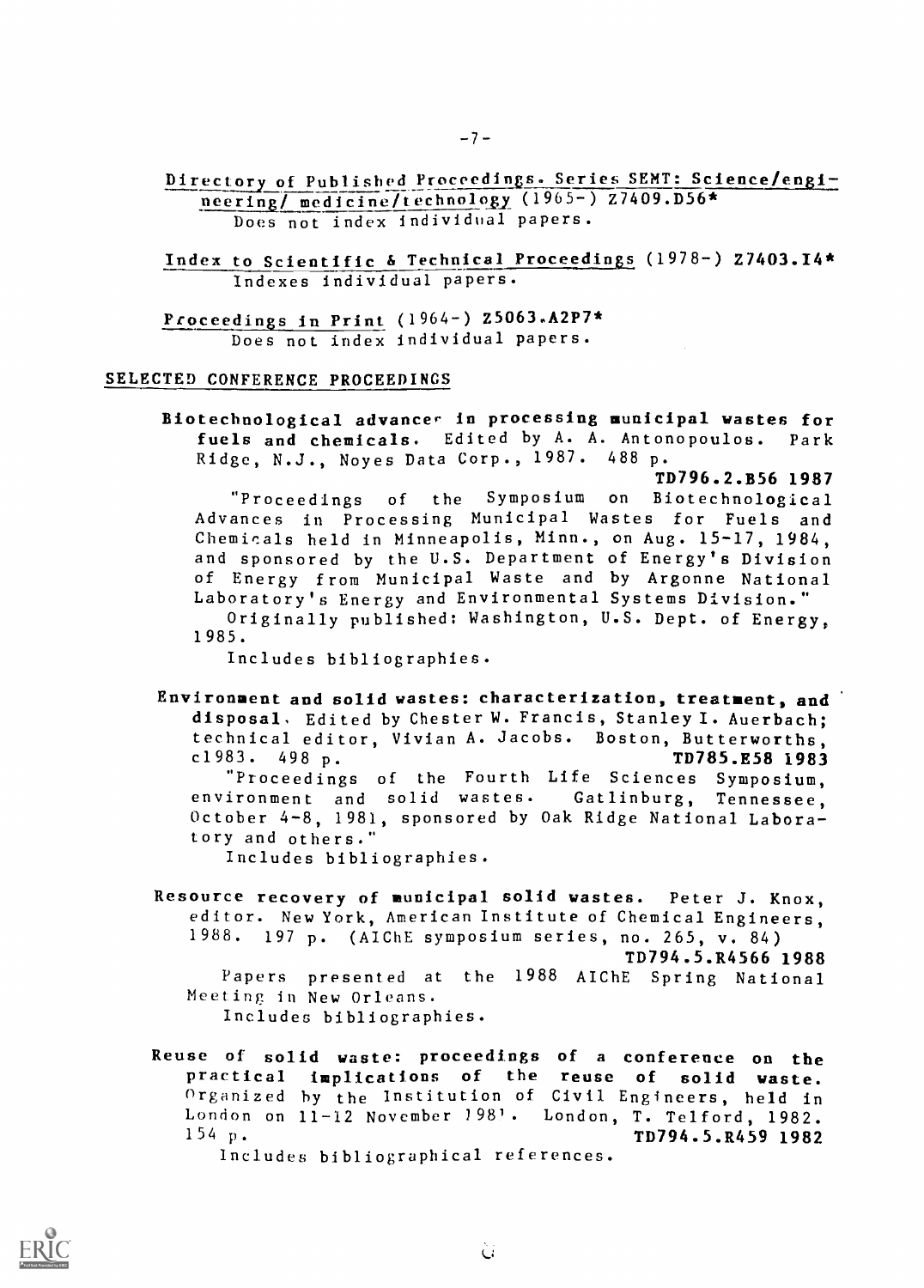- Sorting of household waste and thermal treatment of waste.<br>Edited by M. P. Ferranti and G. L. Ferrero. London, New<br>York, Elsevier Applied Science Publishers; New York, Sole<br>distributor in USA and Canada, Elsevier Applied S programme on recycling of urban and industrial waste, Luxembourg, 25-27 September 1984." Includes bibliographies.
- Technology Exchange Program. Plastics recycling as a future<br>business opportunity: proceedings, Technology Exchange<br>Program, Plastics Institute of America. 1987- Lancaster,<br>Pa., Technomic Pub. Co. annual. HD9661.U6T43a<br>Firs

# DIRECTORIES AND TRADE CATALOGS

Recoup's American recycling market: ARM. Ogdensburg, N.Y.,<br>Venture Publications Ltd., 1985- annual. HD9975.D5R4\*<br>Contains over 14,000 listings of materials recycling<br>companies, recycling centers, equipment dealers, etc.

Resource recovery information service. Washington, Gershman, Brickner & Bratton, 1985. 1 v. (various pagings) TD794.5.R4564 1985

Resource recovery yearbook directory & guide. New York, Governmental Advisory Associates, 1984- biennial. TD794.5.R458\*

Waste age. Waste industry buyer guide. Washington, National<br>Solid Wastes Management Association, 1985- annual. HD9975.1l5W37

DISSERTATIONS can be located by using the following indexes:

Comprehensive Dissertation Index (1973- annual)<br>
25053.X472 MicRR, MRR Dissertation Abstracts International (1938- monthly)<br>25053.D57 MicRR Series A--The Humanities and Social Sciences.<br>Series B--The Sciences and Engineering. Dissertation Abstracts Ondisc (CD-ROM) MicRR



复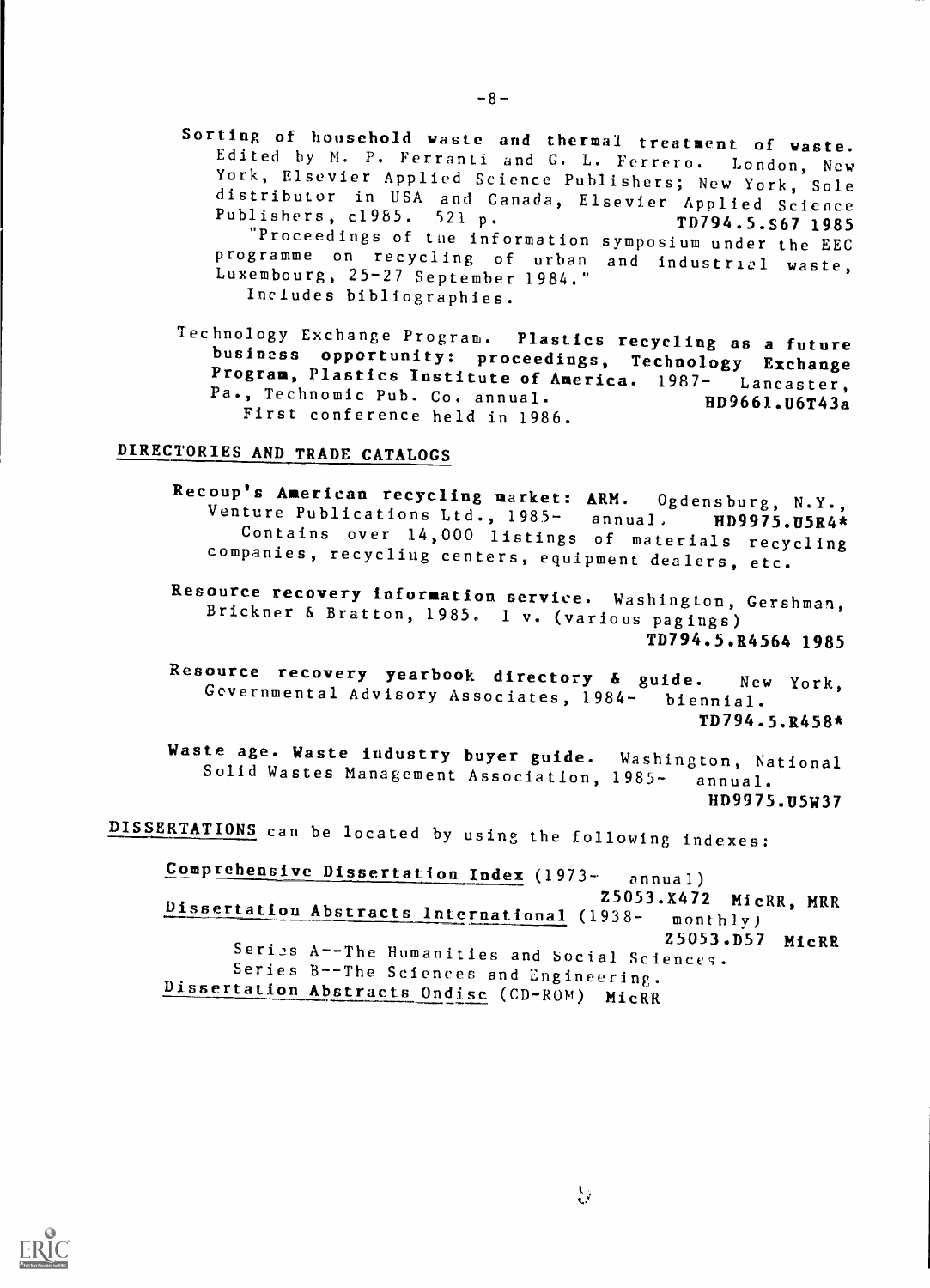SELECTED DISSERTATIONS (available in Microform Reading Room)

Abraham, Thomas John, Jr. The conversion of municipal solid waste to chemicals. Ann Arbor, Mich., University Microfilms, 1985. 2 microfiche, 4 x 6 in. UMI Microfiche DA608249 Collation of the original: 165 p. Bibliography: p. 160-164. Thesis (doctoral)--University of Tennessee, Knoxville, 1985. Abstracted in Dissertation Abstracts, v. 47B, Aug. 1986: 709.

De Young, Raymond Kurt. Some psychological aspects of resource conservation: the role of intrinsic motivation in recycling. Ann Arbor, Mich., University Microfilms, 1984. 2 micro-<br>fiche, 4 x 6 in. UMI Microfiche AAC8422217 UMI Microfiche AAC8422217 Collation of the original: 120 p. Bibliography: p. 113-120. Thesis (doctoral)--University of Michigan, Ann Arbor, 1984. Abstracted in Dissertation Abstracts, v. 45A, Jan. 1985: 2278.

Korfiatis, George Panayiotis. Modeling the moisture transport through solid waste landfills. Ann Arbor, Mich., University Microfilms, 1984. 3 microfiche, 4 x 6 in. UMI Microfiche AAC8424121 Collation of the original: 263 p. Bibliography: p. 203-212. Thesis (doctoral)--Rutgers, The State University of New Jersey, New Brunswick, 1984. Abstracted in Dissertation Abstracts, v. 45B, Jan. 1985: 2290.

Ontiveros, Jean-Luc. A comparison of the composition and properties of municipal solid waste incinerator ashes based on incinerator configuration and operation. Ann Arbor, Mich., University Microfilms, 1989. 4 microfiche, 4 x 6<br>in. UNI Microfiche DAROO3637 UMI Microfiche DA8903437 Collation of the original: 356 p. Bibliography: p. 233-234. Thesis (doctoral) -- Rutgers, The State University of New Jersey, New Brunswick, 1988. Abstracted in Dissertation Abstracts, v. 49B, May 1989: 4928.

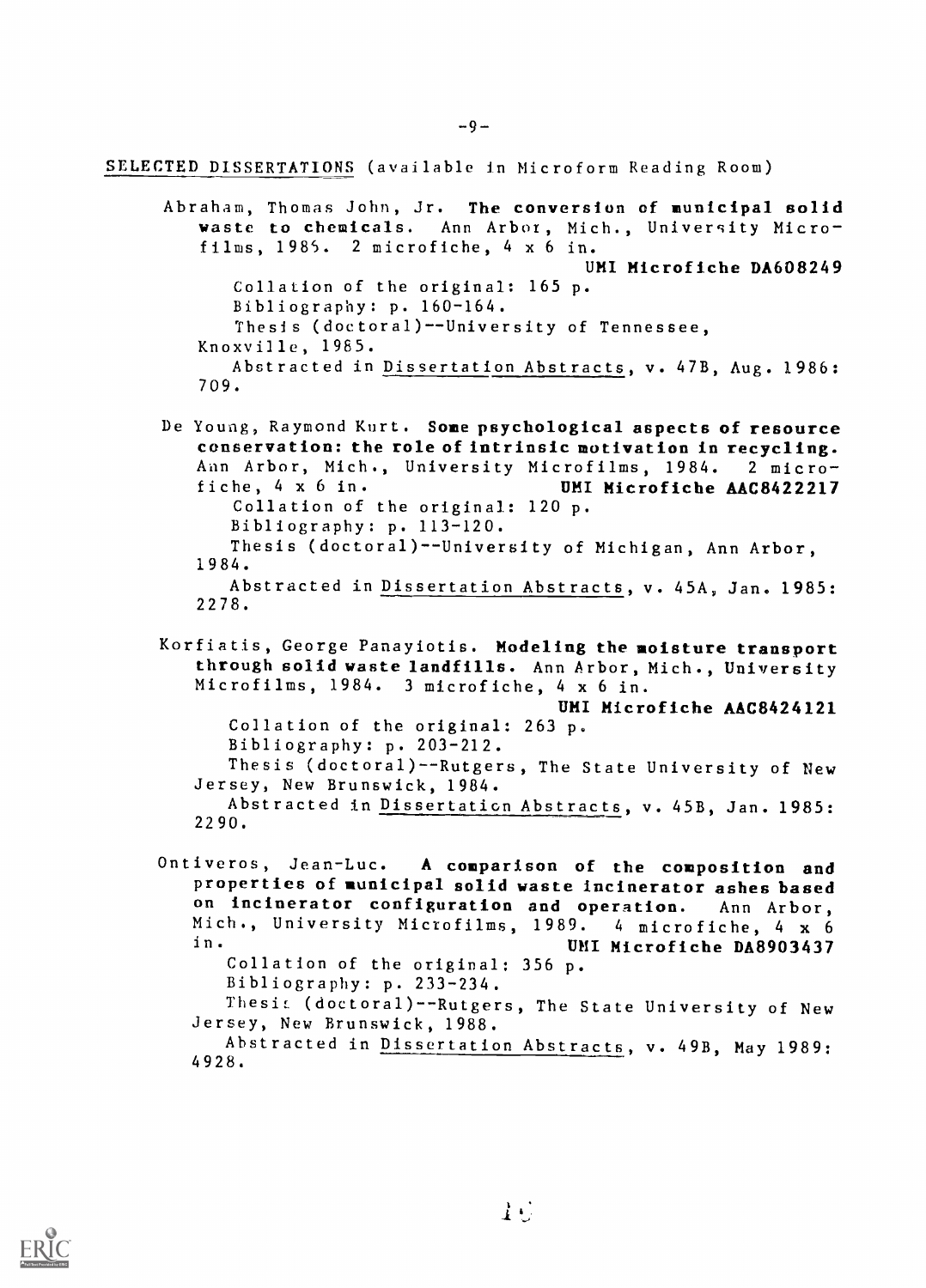Rodenbaugh, Karl Hase. Groundwater monitoring program<br>development, implementation, and evaluation: presentation of a case stidy at a solid waste landfill. Ann Arbor, Mich., University Microfilms, 1987. 3 microfiche, 4 x 6 in. UMI Microfiche DA8725992 Collation of the original: 232 p. Bibliography: p. 179-189. Thesis (doctoral)--University of California, Los Angeles, 1987. Abstracted in *Dissertation Abstracts*, v. 46B, Mar. 1988: 2594. GOVERNMENT PUBLICATIONS can be located in the following indexes: American Statistics Index (1974-) Z7554.U5A46 MicRR, N&CPR, SSRR See: Recycling of Waste Materials Refuse and Refuse Disposal CIS Index to Publications of the United States Congress KY49.C62 MicRR, N&CPR, SSRR See: Recycling of Waste Materials Names of laws, e.g., Resource Conservation and Recovery Act, Solid Waste Disposal Act, etc. index to Current Urban Documents (1972-) Z7165.U51654 MicRR, N&CPR See: Recycling (Wastes, etc.) Refuse and Refuse Disposal Resource Recovery Sanitary Landfills Monthly Catalog of United States Government Publications<br>(1895-) Z1223.A18\* N&CPR See: Salvage (Waste, etc.) Recycling (Waste, etc.) Refuse and Refuse Disposal Resource Recovery Facilities Monthly Checklist of. State Publications (1955-) Z1223.5.A1U5 N&CPR, MRR See: It :ycling (Waste, etc.) l\efuse and Refuse Disposal Resource Recovery Facilities Sanitary Landfills

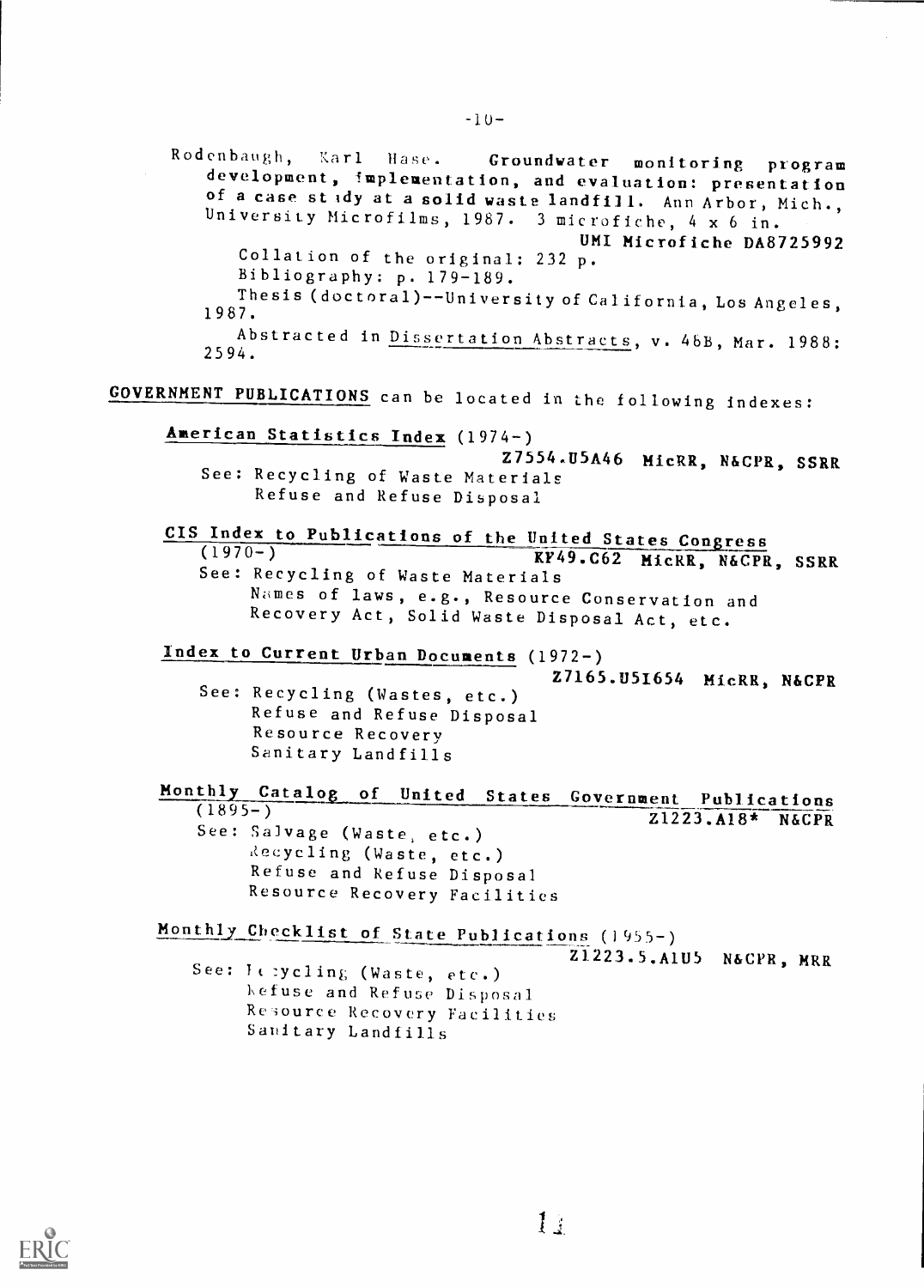#### SELECTED GOVERNMENT PUBLICATIONS

United States. The Solid Waste Disposal Act: as amended by the Hazardous and Solid Waste Amendments of 1984 (Public Law 98-616), the Safe Drinking Water Act Amendments of 1986 (Public Law 99-339), and the Superfund Amendments and Reauthorization Act of 1986 (Public Law 99-499). Washing- `Ion, U.S. Govt. Print. Oft., 1987. 138 p. (S. prt., 99-215) KF3816.R4A3 1987

At head of title: 99th Congress, 1st session. Committee print.

"Printed for the use of the Senate Committee on Environment and Public Works."

- United States. Congress. House. Committee on Energy and Commerce. Subcommittee or Health and the Environment. Control of air pollution from municipal waste incinerators: hearing before the Subcommittee on Health and the Environment of the Committee on Energy and Commerce, House of Representatives, One Hundredth Congress, first session on H.R. 2787 ... July 2, 1987. Washington, U.S. Govt. Print.<br>Off., 1988. 229 p. Off., 1988. 229 p. Bibliography: p. 122.
- United States. Congress. House. Committee on Energy and Commerce. Subcommittee on Transportation, Tourism, and Hazardous Materials. Municipal waste disposal crisis: hearings before the Subcommittee on Transportation, Tourism, and Hazardous Materials of the Committee on Energy and Commerce, House of Representatives, One Hundredth Congress, first session, March 19, May 6, and June 5, 1987. Washington, U.S. Govt. Print. Off., 1987. 400 p.

KF27.E5585 1987:

- United States. Environmental. Protection Agency. Patent abstracts: United States solid waste management, 1945-1969. Compiled by John A. Connolly and Sandra E. Radinsky. Washington, U.S. Govt. Print. Off., 1973. 452 p. (Public He.lth Service publication, no. 1793, suppl. A; Solid waste management series, SW-77) TD793.U612
- United States. Environmental Protection Agency. Solid waste disposal facility criteria. Federal register, v. 53, Aug. 30, 1988: 33314-33422. KF70.A2 Proposed rule affecting 40 CFR Parts 257 and 258.

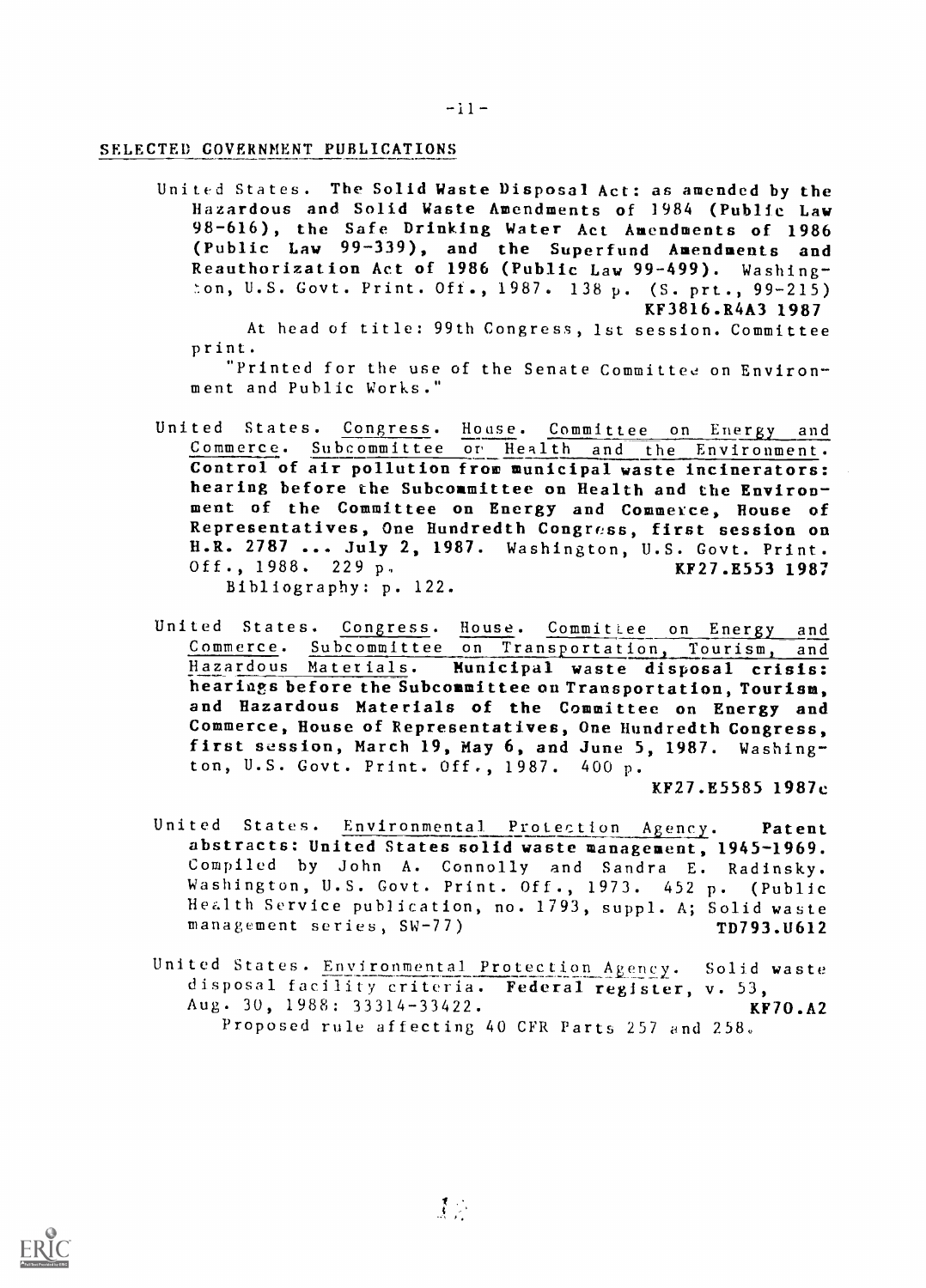ABSTRACTING AND INDEXING SERVICES that index relevant journal articles and other literature are listed below. Some terms are suggested as aids in searching. (See also indexes for locating dissertations, government publications, conference proceedings and technical reports, listed in other sections of this Tracer Bullet.)

```
Applied Science and Technology Index (1913-) Z7913.17*
```

```
See: Landfills
        Refuse, Utilization of
        Refuse as Fuel
        Refuse Grinders
        Refuse incinerators
        Waste Paper
        Waste to Energy Plants
        Containers--Re-use
        Plastics Waste
Engineering Index (1884-) Z5851.E62*
   See: Recycling
           See also Recycling under specific materials and
           processes, e.g. Plastics--Recycling,
           Glass--Recycling, Refuse Disposal--Recycling
        Refuse Disposal--(more than 20 subheadings, including
           geographic subheadings, such as --Japan,
           --Minnesota, --Dallas, Tx.)
        Refuse Incinerators
        Sanitary Landfills
        Waste Disposal--Incineration
        Energy Resources--Waste Utilization
        Fuels--Refuse Derived Fuels
Environment Abstracts Annual (1971-) GP1.E553*
   (Formerly published with companion volume Environment Index,
1971-1987.)
   See: Solid Waste Equipment
        Solid Waste Energy
        Solid Waste Reprocessing, etc.
        Recycling
        Recycled (name of material, e.g. Recycled Glass,
           Recycled Aluminum, etc.)
        Resource Recovery
        Incineration
        Landfill, Sanitary
```


Note: Consult reference librarian for location of abstracting and indexing services in the Science Reading Room.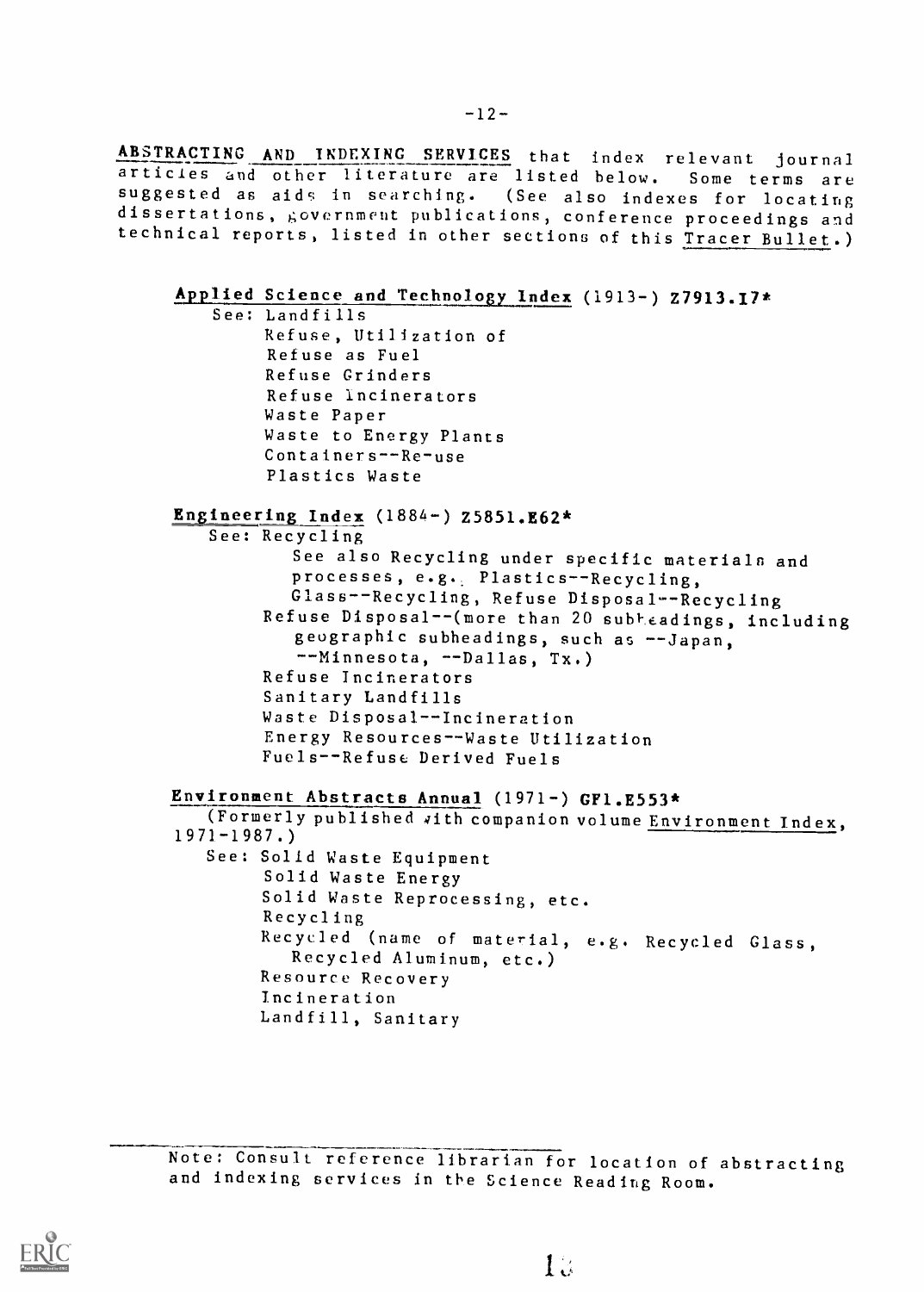Environmental Periodicais Bibliography (1972-) Z5863.E57E58\* See: Landfill Recycling Refuse Resource Recovery Solid Waste Incineration Waste Reduction Waste Separation Waste, Solid, Municipal See also: name of material, e.g., Plastic, Aluminum General Science Index (1978-) Z7401.G46\* See: Fills (Earthworks) Refuse as Fuel Refuse Incinerators Waste, Utilization of Magazine Index (1980-) Available in several formats at LC See: Refuse and Refuse Disposal Recycling Industry Recycling (Waste, etc.) See also: hame of material, e.g., Plastics--Recycling Resource Recovery Facilities Sanitary Landfills Pollution Abstracts (1970-) TD172.P65\* See: Landfills Municipal Wastes Recycling See also: name of material, e. g., Plastics, Recycling Recycling Plants Refuse Refuse Collection Refuse Derived Fuels Resnurce Recovery Plants Solid Wastes Incineration Public. Affairs Information Service Bulletin (1915-) Z7163.P9 See: Sanitary Landfills Recycling (Waste, etc.) Refuse Disposal Refuse Incinerators Readers' Guide to Periodical Literature (1900-) AI3.R45 See: Filling (Earthwork) Lecycling (Waste, etc.) Refuse and Refuse Disposal Refuse as Fuel See also: name of city, e.g., Islip (N.Y.)--Sanitary Affairs

-13--

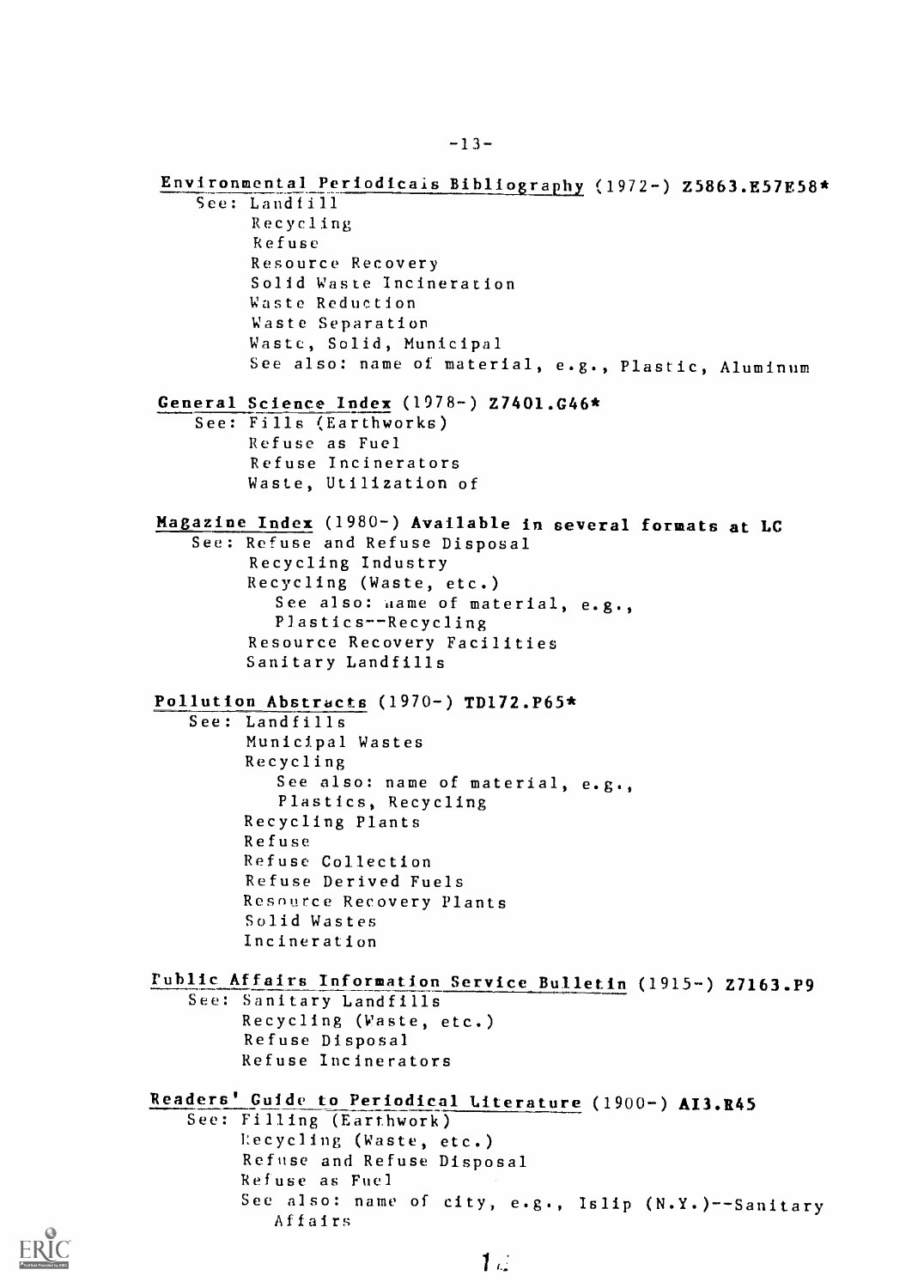JOURNALS that often contain articles on solid waste management, recycling, and resource recovery include:

The American City & County HT101.A5 BioCycle S661.C6<br>Environmental Science & Technology TD180.E5 Management of World Wastes TD791.S665 (continues Solid Waste Management) Plastics Recycling Update N&CPR (current issues only) Public Works TD1.P8 Resource Recycling: North America's Recycling Journal TD794.5.R4585 Solid Waste Report TD795.S63 Technology Review T171.M47\* Waste Age TD795.W37<br>Waste Management & Research: the Journal of the International Solid Wastes and Public Cleansing Association, ISWA TD896.W35

# REPRESENTATIVE JOURNAL ARTICLES

- Belevi, H., and P. Baccini. Long-term behaviour of municipal<br>solid waste landfills. Waste management & research, v. 7,<br>Mar. 1989: 43-56.  $-$  TD896.W35
- Budiansky, Stephen, and Robert F. Black. Tons and tons of trash and no place to put it. U.S. news & world report, v. 103, Dec. 14, 1987: 58-62.
- Child, David, Gail A. Follette, and Herbert W. Flosdorf. Waste stream analysis. Waste age, v. 17, Nov. 1986: 183-192. TD795.W37
- Darcey, Susan. Open markets welcome recyclables. Management<br>of world wastes, v. 31, Aug. 1988: 40-44. TD791.S665
- Goldoftas, Barbara. Recycling: coming of age. review, v. 90, Nov./Dec. 1987: 28-35, 71. Technology T171.M47
- Hershkowitz, Allen. Burning trash: how it could work. Technology review, v. 90, July 1987: 26, 28-34. T171.M47

Marcus, Jerry Z., and Ronald J. Mills. Emissions from mass<br>burn resource recovery facilities. Risk analysis, v. 8,<br>Sept. 1988: 315-327. T174.5.R55

Morrow, Darrell R., and others. Overview of plastics recycling.<br>Tappi journal, v. 70, Dec. 1987: 138-143. TS1080.T3



 $1\circ$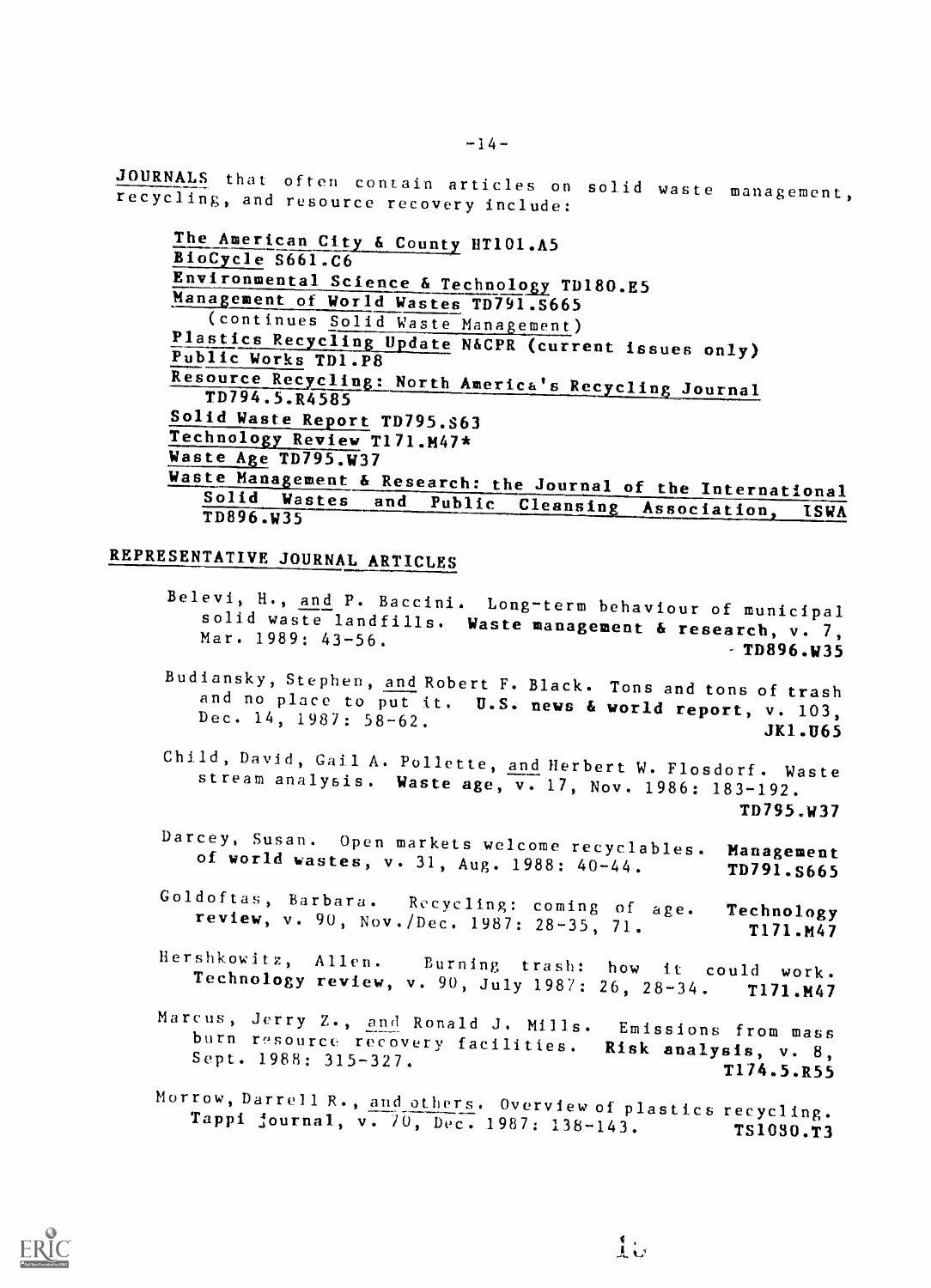- Reimann, Dieter O. Heavy metals in domestic refuse and their distribution in incinerator residues. Waste management & research, v. 7, Mar. 1989: 57-62. TD896.W35
- Seidman, Neil. The rise and fall of recycling: has the re-usable ethic been thrown away? Environmental action, v. 18, Jan./Feb. 1987: 12-16. HC110.E5E496
- Smith, Douglas J. Can recycling save waste-to-energy? Power engineering v. 92, Sept. 1988: 21-27. TJ1.P77
- Stauffer, Roberta Forsell. Energy savings from recycling. Resource recycling, v. 7, Jan./Feb. 1989: 24-25, 56-60. TD794.5.R4585

Sudol, Frank J., are vin L. Zach. Urban recycling problems and solutions. Fublic works, v. 119, July 1988: 63-66. TD1.P8

TECHNICAL REPORTS and other types of literature are indexed in the following:

#### EPA Publications Bibliography (1977-) Z5863.P7U58a\*

Suggested key words: Landfills Municipal Solid Wastes Municipal Wastes Recycling Sanitary Landfills Solid Waste Management

Government Reports Announcements and Index (1946-) Z7916.G78\* NTIS Title Index on Microfiche (1964-) Uncataloged\* Suggested key words: Municipal Solid Waste Recycled Materials Recycling Resource Recovery Facilities Solid Waste Disposal Solid Waste Management Solid Wastes Disposal Waste Energy Utilization Waste Processing, etc.

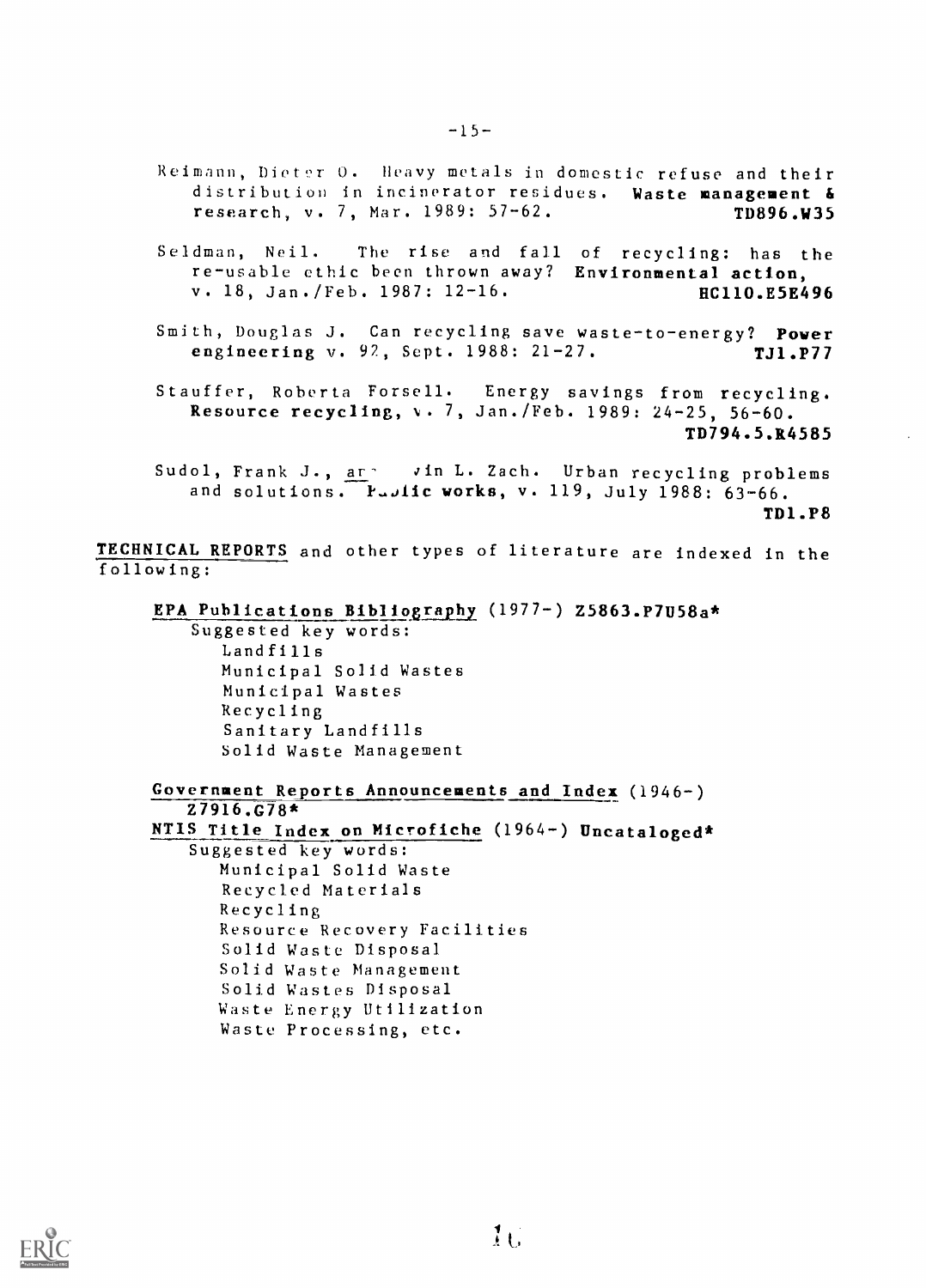## SELECTED TECHNICAL REPORTS

- Characterization of products containing lead and cadmium in municipal solid waste in the United States, 1970 to 2000. Prepared by Franklin Associates, Ltd., for U.S. Environmental Protection Agency, Municipal Solid Waste Program. Prairie Village, Kan., Franklin Associates, Jan. 1989.<br>221 p. (EPA/530-SW-89-015A) PB89-151039\*\* 221 p. (EPA/530-SW-89-015A)
- Franklin, Marjorie A. Characterization of municipal solid waste in the United States, 1960 to 2000 (Update 1988). Prepared for U.S. Environmental Protection Agency. Prairie Village, Kan., Franklin Associates, Mar. 1988. <sup>43</sup> p.  $(EPA/530-SW-88/033)$  PB83-232780\*\*
- Greene, Stephen. Municipal waste combustion study: report to Congress. Prepared for U.S. Environmental Protection<br>Agency, Office of Solid Waste and Emergency Response. Research Triangle Park, N.C., Radian Corp., June 1987.<br>172 p. (EPA/530-SW-87/021A) PB87-2060  $172 p.$  (EPA/530-SW-87/021A) PB87-206074\*\* This report provides an overview of the entire ninevolume Municipal Waste Combustion Study (EPA/530-SW-87-021  $A-I$ ).
- McGuire, R. H., W. W. Hughes, and W. L. Rathje. Garbage project on recycling behavior. Prepared for National Science Foundation. Tucson, University of Arizona, Feb. 1982. 113 p. (NSF/CEE-82145) PB85-181527\*\*
- National survey of solid waste municipal landfill facilities.<br>Submitted to U.S. Environmental Protection Agency, Office of Solid Waste. Rockville, Md., Westat, Sept. 1988. 74 p.<br>(EPA/530-SW-88-034) PB89-118525\*\*
- Sedman, Charles B., and Theodore G. Brna. Municipal waste<br>combustion study: flue gas cleaning technology. Prepared for U.S. Environmental Protection Agency, Office of Solid Waste. Research Triangle Park, N.C., U.S. Environmental Protection Agency, Air and Energy Engineering Laboratory, June 1987. 83 p. (EPA/530-SW-87-021D) PB87-206108\*\*
- Sellers, Jere. Feasibility of tax incentives for purchases of recycling equipment or recycled products. Prepared for Illinois Department of Energy and Natural Resources. Prairie Village, Kan., Franklin Associates, May 1987. 170 p. (ILENR/RE-EA-87/06) PB87-199709\*\*

\*\*Available in microform collection, Science Reading Room.



 $17$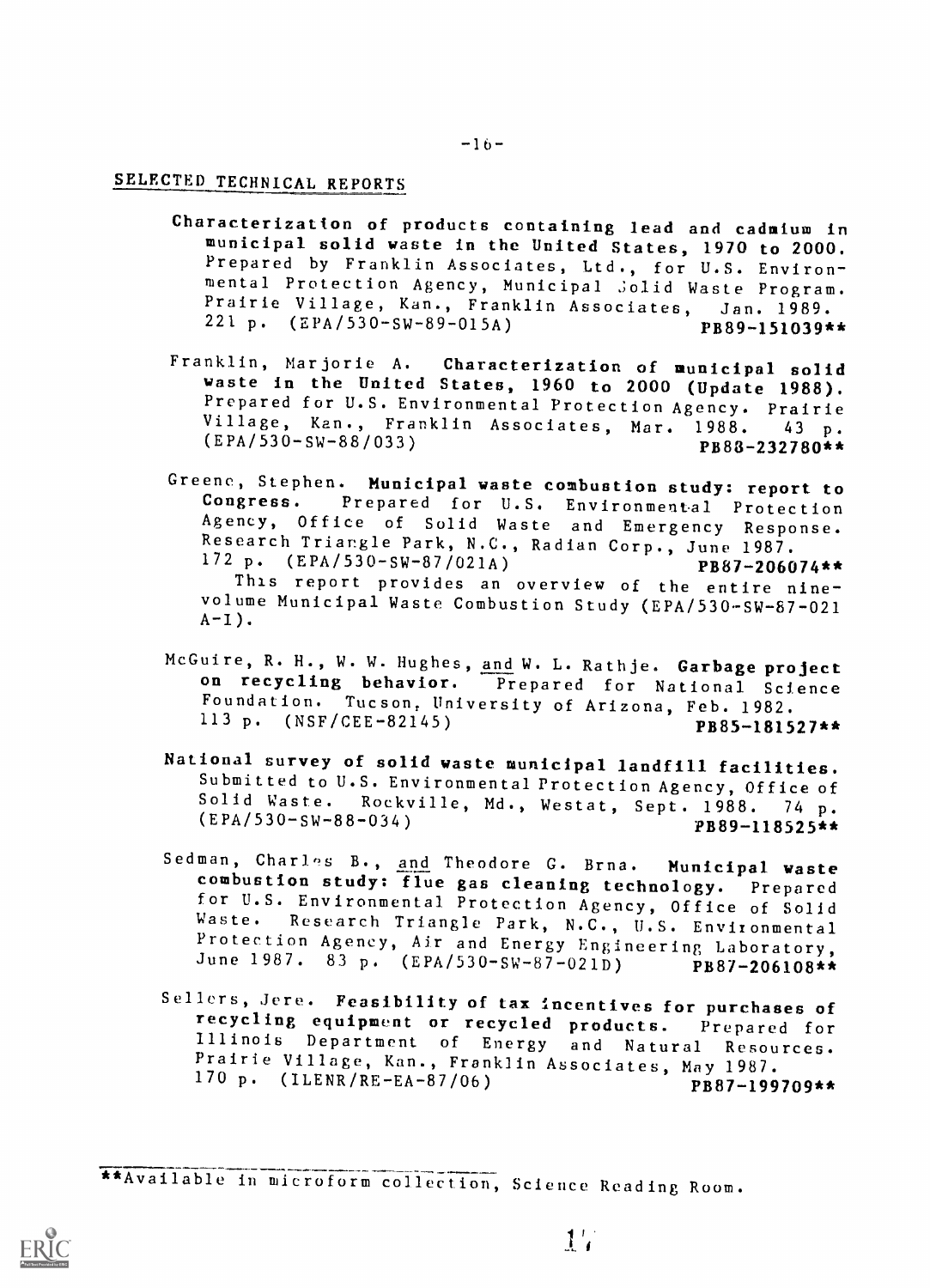United States. Environmental Protection Agency. Report to Congress: solid waste disposal in the United States. Washington, Environmental Protection Agency, Office of Solid Waste and Emergency Response, Oct. 1988. 2 v. (EPA/530-SW -88 -011 and EPA/530/SW-88-011B)

PB89-110381 and PB89-110399\*\*

SELECTED MATERIALS available in the Science Reading Room pamphlet boxes include:

- Glenn, Jim, and David Riggle. Where does the waste go? BioCycle, v. 30, Apr. 1989: 34-39.
- Goldstein, Nora. A guide to solid waste composting systems. BioCycle, v. 30, Jan. 1989: 38-47.
- Grogan, Pete, and Ruth Bell. Local impact of state recycling laws. BioCycle, v. 30, May 1989: 50-55.
- Municipal incinerators: 50 questions every local government should ask. Written by R. W. Beck and Associates, Engineers, and Spiegel & McDiarmid, Attorneys. Washington, National League of Cities, 1988. 54 p.
- Residential paper recovery: <sup>a</sup> community action program. Written and illustrated for the Office of Solid Waste by the National Center for Resource Recovery, Inc., under Grant No. T-900516-01-0. Washington, U.S. Govt. Print. Off. [1977 ?] 20 p. (SW-553)
- Why waste a second chance? a small town guide to recycling. Washington, National Center for Small Communities, c1989. 41 P. Bibliography: p. 39-40.

#### ADDITIONAL SOURCES OF INFORMATION

Center for Plastics Recycling Research Rutgers University P.O. Box 909 Piscataway, New Jersey 08854 Telephone: (201) 932-3683 Technical information.

Environmental Action Foundation Solid Waste Alternatives Project 1525 New Hampshire Avenue, N.W. Washington, D.C. 2003u Telephone: (202) 745-4897 Publications and information on waste reduction and recycling. Send self-addressed stamped envelope for more information.